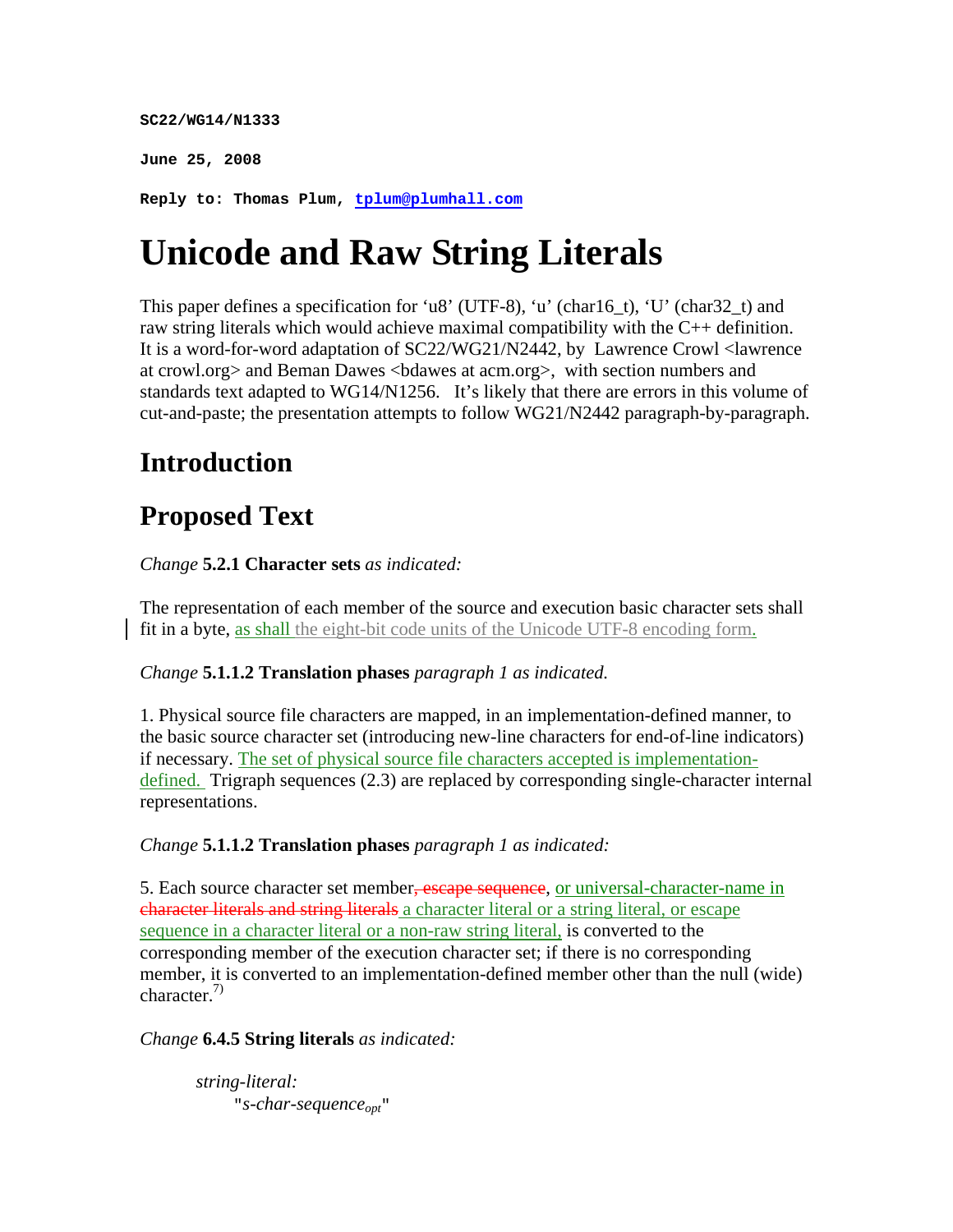u8"*s-char-sequence*<sub>opt</sub> " u"*s-char-sequenceopt*"U"*s-char-sequenceopt*" L"*s-char-sequence*<sub>opt</sub>" R *raw-string* u8R *raw-string* uR *raw-string* UR *raw-string* LR *raw-string*

*s-char-sequence: s-char s-char-sequence s-char*

#### *s-char:*

 any member of the source character set except the double-quote ", backslash \, or new-line character

 *escape-sequence universal-character-name*

#### *raw-string:*

 *"d-char-sequence* opt [*r-char-sequence*opt ]*d-char-sequence*opt "

*r-char-sequence: r-char r-char-sequence r-char*

#### *r-char:*

any member of the source character set, except,  $(1)$ , a backslash  $\langle$ followed by a u or U, or, (2), a right square bracket ] followed by the initial *d-char-sequence* (which may be empty) followed by a double quote ". *universal-character-name*

*d-char-sequence: d-char d-char-sequence d-char*

*d-char:*

 any member of the basic source character set, except space, the left square bracket [, the right square bracket ],

 or the control characters representing horizontal tab, vertical tab, form feed, or new-line.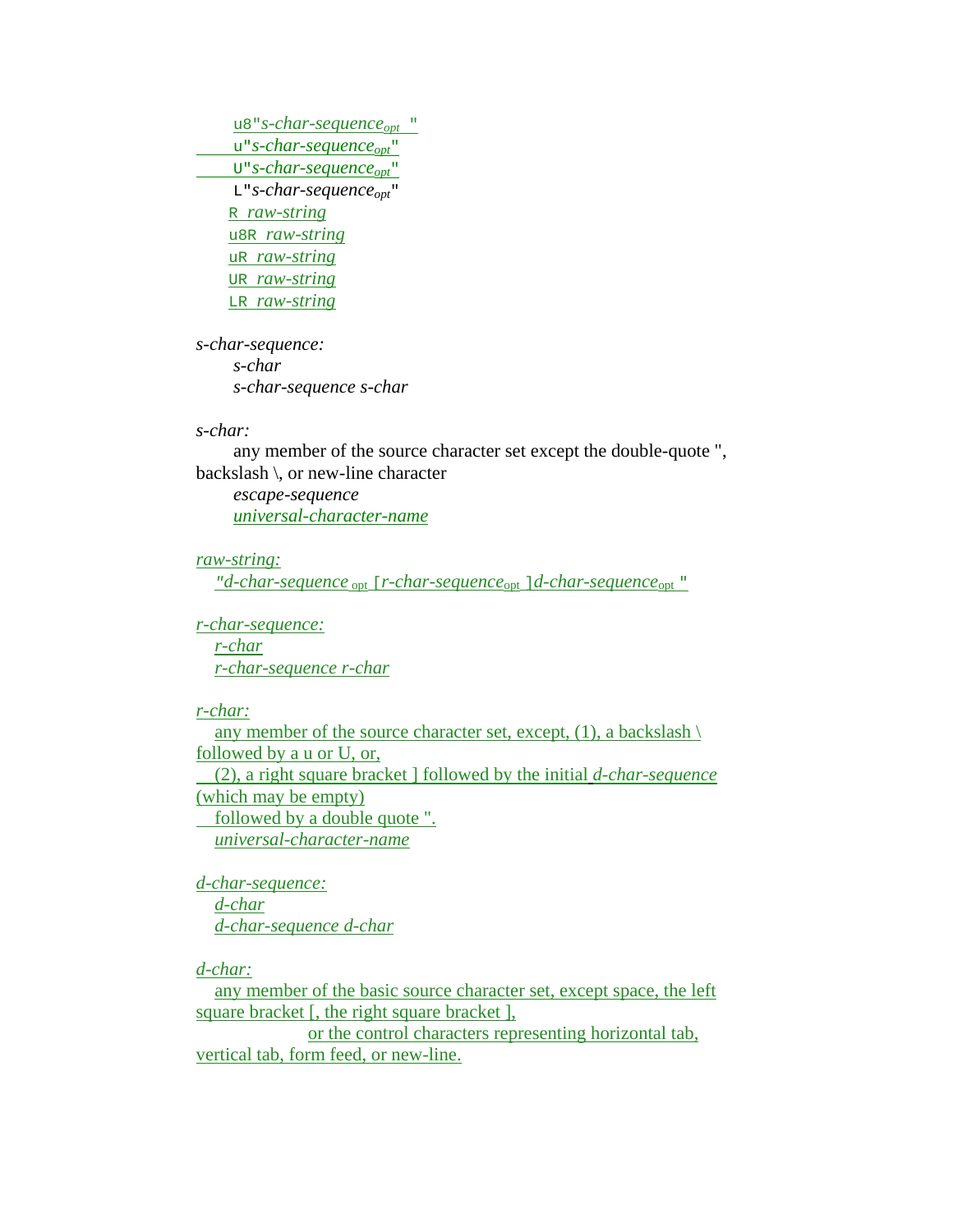A string literal is a sequence of characters (as defined in 2.13.2) surrounded by double quotes, optionally beginning with one of the letters prefixed by R, u8, u8R, u, uR, U, UR, L, or LR, as in "...", R"[...]", u8"...", u8R"\*\*[...]\*\*",u"...", uR"\*@[...]\*@",  $U^{\prime\prime}$ ...", UR "zzz $[...]$ zzz", L"...", or LR" $[...]$ ", respectively.

A string literal that has an R in the prefix is a *raw string literal*. The terminating *d-charsequence* of a *raw-string* is the same sequence of characters as the initial *d-charsequence*. A *d-char-sequence* shall consist of at most 16 characters.

A source-file new-line in a raw string-literal results in a new-line  $(\n\cdot\)$  in the resulting execution *string-literal*, unless preceded by a backslash. *[Footnote:* Assuming no whitespace at the beginning of lines in the following example, the assert will succeed:

```
const char * p = R''[a] b
c]";
\overline{\text{assert}}(\text{strom}(p, \text{ "ab}\nc") == 0);
```
# *-- end note]*

A string literal that does not begin with us, u, U, or  $\mathbb{L}$  is an ordinary string literal, and is initialized with the given characters.

A string literal that begins with u8, such as u8" as  $d^r$ , is a UTF-8 string literal and is initialized with the given characters as encoded in UTF-8.*footnote*

*footnote* For a specification of Unicode and UTF-8, see ISO 10646.

Ordinary string literals and UTF-8 string literals are also referred to as a narrow string literals. An ordinary narrow string literal has type "array of *n* const char", where *n* is the size of the string as defined below,  $\frac{1}{x}$  and has static storage duration (3.7).

A string literal that begins with u, such as  $u$ "asdf", is a char16\_t string literal. A char16\_t string literal has type "array of *n* const char16\_t", where *n* is the size of the string as defined below; it has static storage duration and is initialized with the given characters. A single *c-char* may produce more than one char16\_t character in the form of surrogate pairs.

A string literal that begins with  $U$ , such as  $U$ "asdf", is a char32\_t string literal. A char32\_t string literal has type "array of *n* const char32\_t", where *n* is the size of the string as defined below; it has static storage duration and is initialized with the given characters.

A string literal that begins with  $L$ , such as  $L$ " asdf", is a wide string literal. A wide string literal has type "array of  $n$  const wchar<sub>\_t</sub>", where  $n$  is the size of the string as defined below, it has static storage duration and is initialized with the sequence of wide characters corresponding to the multibyte character sequence, as defined by the mbstowcs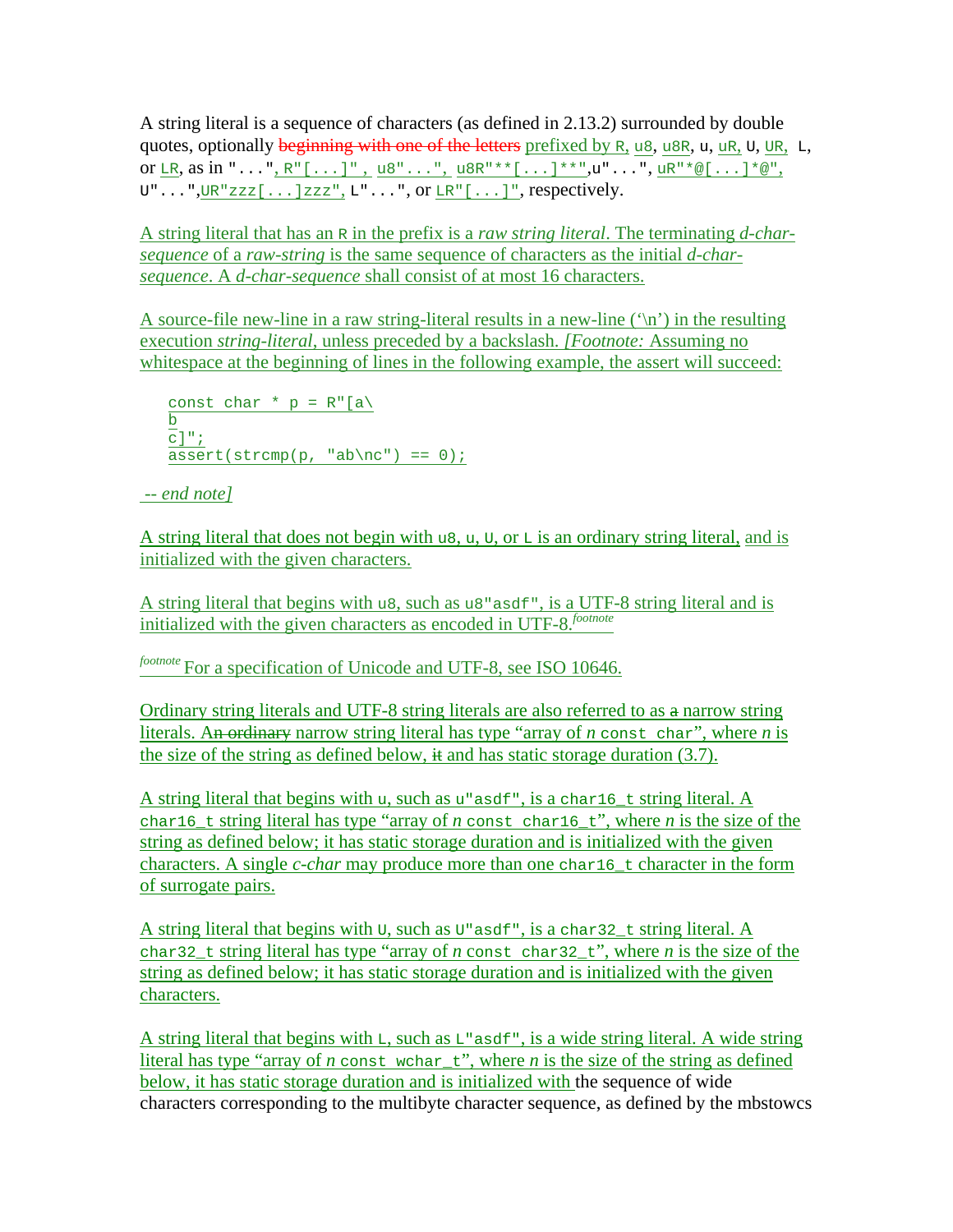function with an implementation-defined current locale. [The last phrase is preserved from  $C$ 99, not from  $C$ ++.]

Whether all string literals are distinct (that is, are stored in nonoverlapping objects) is implementation-defined. The effect of attempting to modify a string literal is undefined.

## **Semantics**

In translation phase 6, adjacent string literals are concatenated. If both string literals have the same prefix, the resulting concatenated string literal has that prefix. If one string literal has no prefix, it is treated as a string literal of the same prefix as the other operand. If a UTF-8 string literal token is adjacent to a wide string literal token, the program is illformed. Any other concatenations are conditionally supported with implementationdefined behavior [If "conditionally-supported behavior isn't added to C1x, then say "Any other concatenations produce undefined behavior."]. *[Footnote:* This concatenation is an interpretation, not a conversion. *—end note ]* 

# EXAMPLE

Here are some examples of valid concatenations:

Table NNN string literal concatenations

| source    | means | source                          | means   | source                                                           | means    |
|-----------|-------|---------------------------------|---------|------------------------------------------------------------------|----------|
| u"a" u"b" | u"ab" | "h" ا "م"!                      | J''ab'' | "a" I "h"                                                        | $L$ "ab" |
| u"a" "b"  | u"ab  | $\mathbb{P}^n$ $\mathbb{R}^n$   | J"ab    | $\mathbb{R}$ $\mathbb{R}$ $\mathbb{R}$ $\mathbb{R}$ $\mathbb{R}$ | ∟"ab"    |
| "a" u"b"  | u"ab" | $"$ $\sim$ " $\pm$ $"$ $\sim$ " | J"ab"   | $\mathbf{u}_0 \mathbf{u}$ in $\mathbf{u}_1 \mathbf{u}$           | L"ab"    |

Characters in concatenated strings are kept distinct. [Footnote: " $\lambda xA''''B''$ " contains the two characters  $\sqrt{xA'}$  and 'B' after concatenation (and not the single hexadecimal character '\xAB'). *—end footnote ]*

After any necessary concatenation, in translation phase 7, a byte or code of value zero is appended to every multibyte character sequence that results from a string literal or literals. [Footnote 66) A character string literal need not be a string (see 7.1.1), because a null character may be embedded in it by a  $\lozenge$  escape sequence. – end footnote]  $\frac{m}{\triangleq}$ multibyte character sequence is then used to initialize an array of static storage duration and length just sufficient to contain the sequence. For character string literals, the array elements have type char, and are initialized with the individual bytes of the multibyte character sequence; for wide string literals, the array elements have type wchar t, and are initialized with the sequence of wide characters corresponding to the multibyte character sequence, as defined by the mbstowcs function with an implementation-defined current locale. These sentences re initialization are meant to be factored out in separate cases up above.] The value of a string literal containing a multibyte character or escape sequence not represented in the execution character set is implementation-defined.